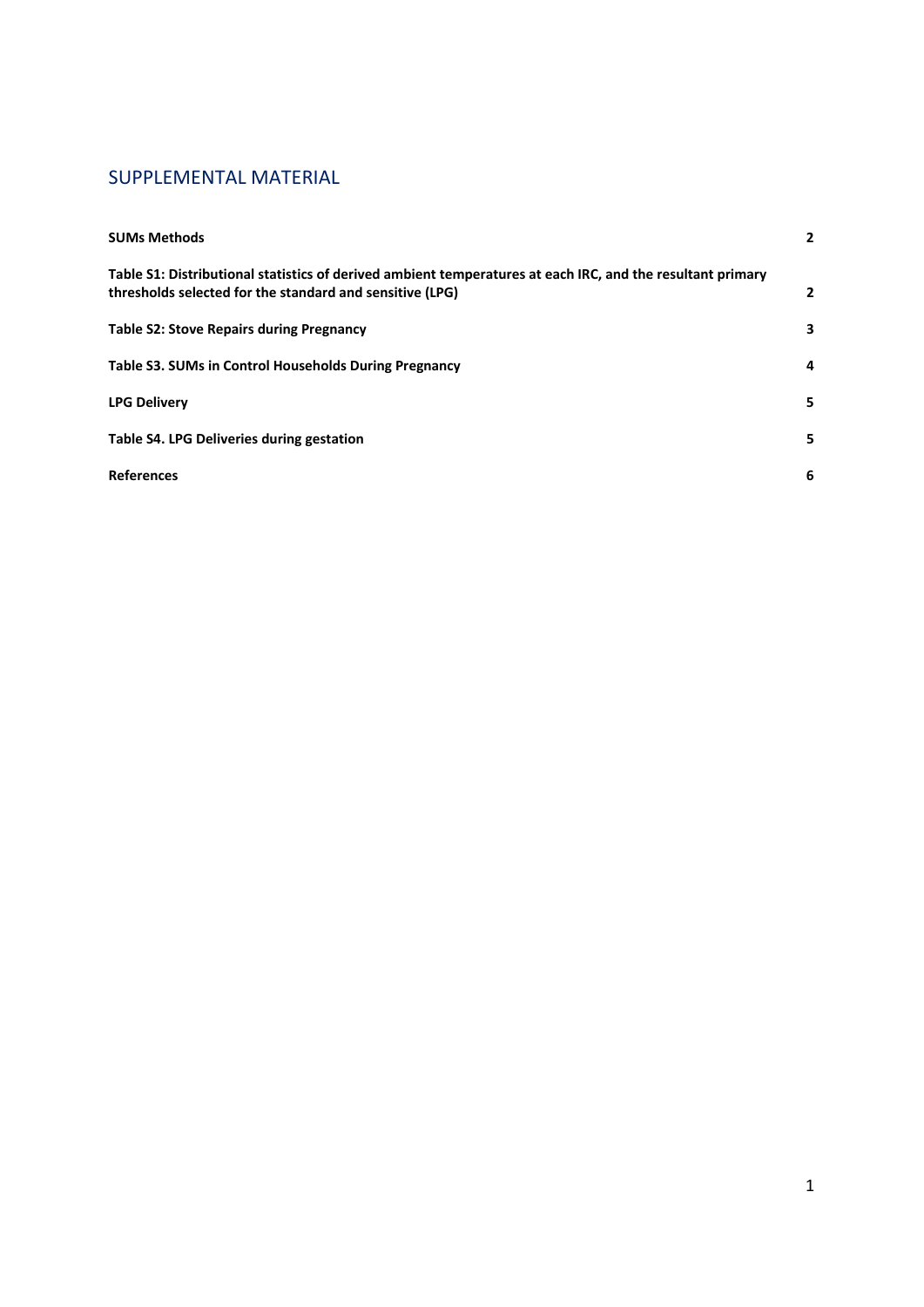#### SUMs Methods

To identify cooking events, we employed two different versions of the FireFinder algorithm (Wilson, Williams, and Pillarisetti 2020): a standard version for traditional stoves, and a more sensitive version for LPG stoves, as in (Piedrahita et al. 2020; Johnson et al. 2021). The algorithms used a primary threshold temperature and minimum event temperatures calculated from the estimated ambient temperature distributions in each country. A primary goal of the setting-specific thresholds was to clearly distinguish cooking events from natural diurnal variations in ambient temperature.

Country-specific ambient temperature distributions were estimated using the median daily temperatures across all SUMs installed on LPG stoves. We utilized data only from SUMs on LPG stoves because of their lower thermal mass, and generally shorter cooking durations when using LPG. We then defined the primary thresholds for each country using the median of these median daily temperatures plus 4 or 8 standard deviations of the daily median temperatures, for sensitive and standard algorithms, respectively. (Table S1). For the standard algorithms, the median temperature plus eight times the standard deviation of the median daily temperatures was used as the primary threshold while for the sensitive algorithm, four times the standard deviation of the medians was used. These values were selected after iterative revision to minimize false identification of stove usage events (as assessed by visual inspection of timeseries plots), while maintaining sensitivity for identification of lower temperature LPG usage events (Table S1). For both the standard and sensitive FireFinder algorithms, the minimum event duration was 5 minutes, and any events within 30 minutes of each other were grouped together into a single event.

| <b>IRC</b> | <b>Median of daily</b><br>median<br>temperature (C) | SD of median<br>daily<br>temperature (C) | <b>LPG cooking</b><br>event primary<br>threshold<br>(Median + $4*$<br>SD) | <b>Traditional</b><br>stove cooking<br>event primary<br>threshold<br>(Median + $8*$<br>SD) |
|------------|-----------------------------------------------------|------------------------------------------|---------------------------------------------------------------------------|--------------------------------------------------------------------------------------------|
| Guatemala  | 20.7                                                | 3.7                                      | 35.6                                                                      | 50.5                                                                                       |
| India      | 29.8                                                | 3.3                                      | 42.8                                                                      | 55.9                                                                                       |
| Peru       | 14.8                                                | 2.8                                      | 26.1                                                                      | 37.5                                                                                       |
| Rwanda     | 25.1                                                | 2.7                                      | 35.9                                                                      | 46.4                                                                                       |

Table S1: Distributional statistics of derived ambient temperatures at each IRC, and the resultant primary thresholds selected for the standard and sensitive (LPG)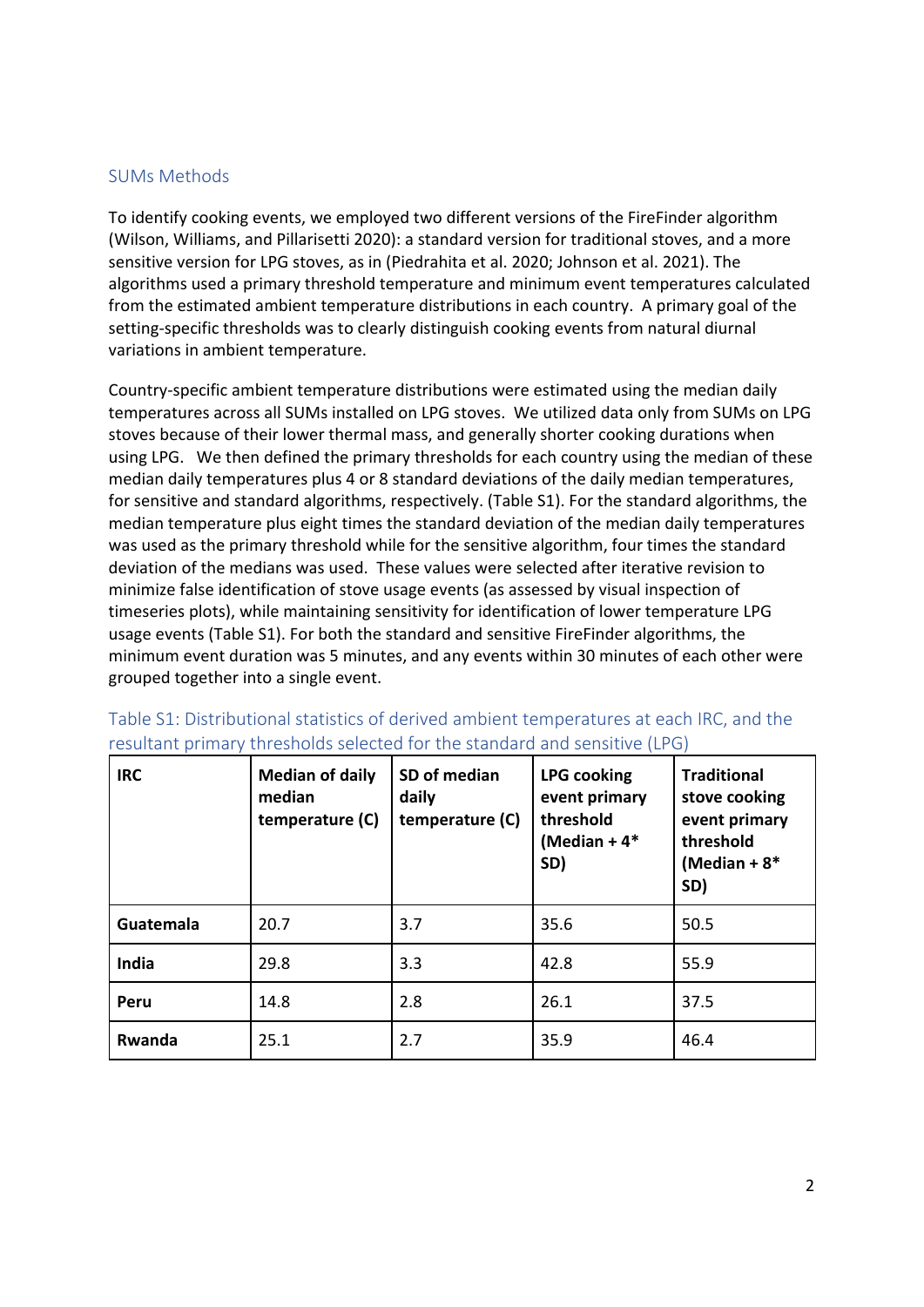| <b>Repairs to LPG stoves, tanks, and accessories</b>           |            |                  |               |               |                |  |
|----------------------------------------------------------------|------------|------------------|---------------|---------------|----------------|--|
| <b>IRC</b>                                                     | Guatemala  | <b>India</b>     | Peru          | <b>Rwanda</b> | <b>Total</b>   |  |
| <b>Repairs by household</b>                                    |            |                  |               |               |                |  |
| Number of intervention households<br>requiring repair: $N$ (%) | 44 (11%)   | 22 (5.5%)        | 56<br>(14.2%) | 65<br>(16.5%) | 187<br>(11.8%) |  |
| Number of repairs per household: Mean<br>(SD)                  | 1.2(0.6)   | 1.0(0.0)         | 1.1(0.4)      | 1.1(0.3)      | 1.1(0.4)       |  |
| Wait Time in Days for repair: Mean (SD)                        | 0.2(0.6)   | 0.2(0.5)         | 0.4(0.9)      | 0.5(2.7)      | 0.4(1.7)       |  |
| All repairs                                                    |            |                  |               |               |                |  |
| Total repairs by IRC                                           | 55         | 22               | 64            | 72            | 213            |  |
| Stove repairs: N (%)                                           | 43 (78.2%) | 11<br>$(50.0\%)$ | 45<br>(70.3%) | 52<br>(72.2%) | 151<br>(70.9%) |  |
| Gas tank repairs: N (%)                                        | $0(0.0\%)$ | 5(22.7%)         | 13<br>(20.3%) | 7(9.7%)       | 25<br>(11.7%)  |  |
| Rubber Tubing Repairs: N (%)                                   | $0(0.0\%)$ | 4 (18.2%)        | 3(4.7%)       | 2(2.8%)       | 9(4.2%)        |  |
| Other Repairs: N (%)                                           | 12 (21.8%) | 5(22.7%)         | 3(4.7%)       | 11<br>(15.3%) | 31<br>(14.6%)  |  |

# Table S2: Stove Repairs during Pregnancy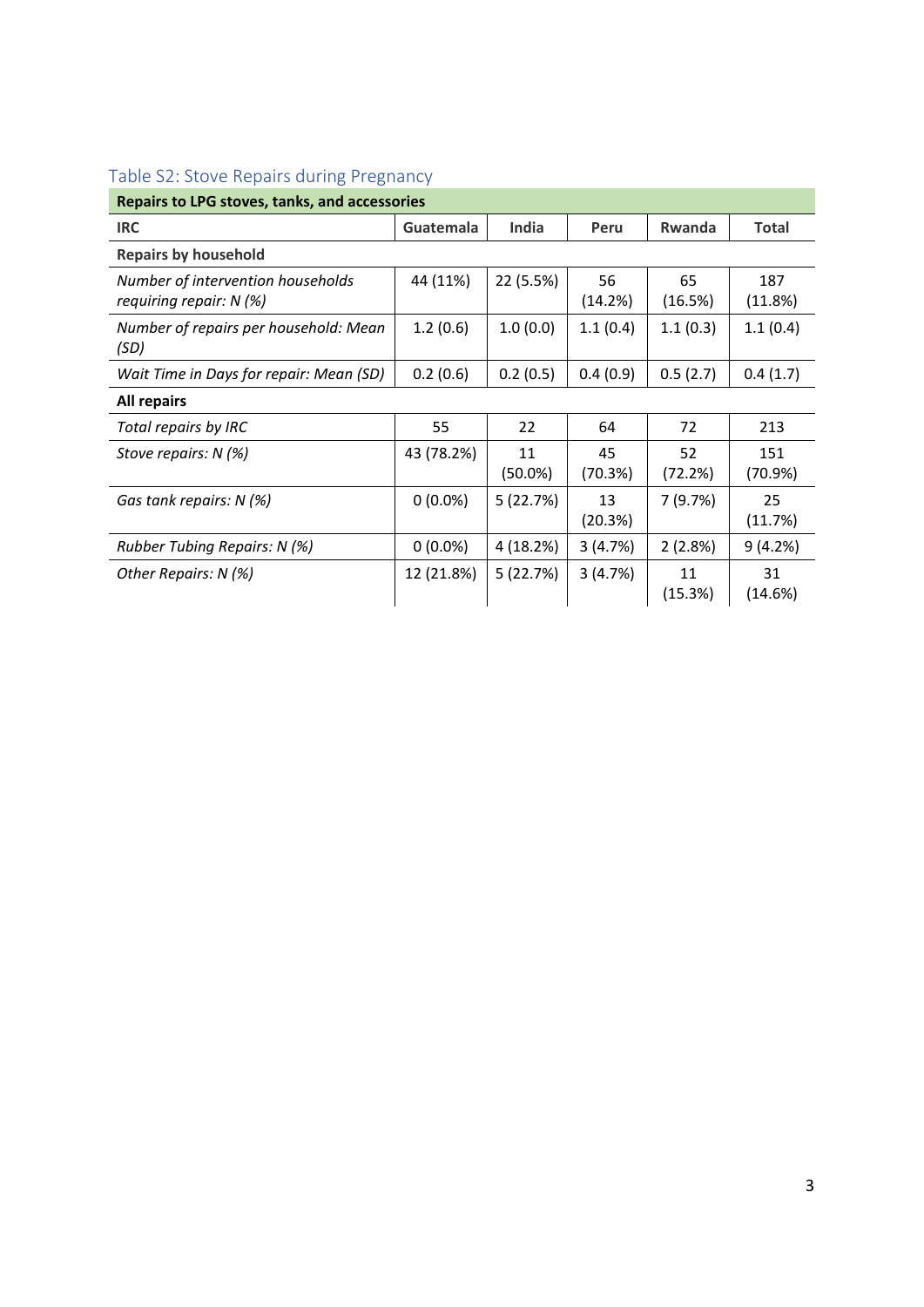| rabic 55. Solvis in <b>Control Housenolus</b> During Freguancy                                                                  |                                          |                                          |                                          |                                          |                                          |
|---------------------------------------------------------------------------------------------------------------------------------|------------------------------------------|------------------------------------------|------------------------------------------|------------------------------------------|------------------------------------------|
| <b>IRC</b>                                                                                                                      | Guatemala                                | India                                    | Peru                                     | Rwanda                                   | <b>Total</b>                             |
| <b>Enrolled households</b>                                                                                                      | 400                                      | 399                                      | 402                                      | 404                                      | 1605                                     |
| <b>Traditional stove SUMs</b>                                                                                                   |                                          |                                          |                                          |                                          |                                          |
| <b>Households with SUMs</b><br>on traditional stove $>= 2$<br>weeks during gestation:<br>N(%)                                   | 58 (14.5%)                               | 74 (18.5%)                               | 38 (9.5%)                                | 30 (7.4%)                                | 200<br>(12.5%)                           |
| <b>Days of Monitoring:</b><br>Median [Q1, Q3]                                                                                   | 120.5 [111.2,<br>129.8]                  | 141.5<br>[101.0,<br>157.5]               | 118.5 [56.2,<br>134.8]                   | 105.0 [82.0,<br>120.5]                   | 121.0<br>[93.8,<br>144.2]                |
| <b>Percent of observation</b><br>days with TSU: Median<br>[Q1, Q3]                                                              | 90.1 [18.1;<br>96.8]                     | 69.7 (27.5);<br>76.9                     | 53.1 (34.2);<br>42.0                     | 54.1 (31.7);<br>50.8                     | 70.1<br>(30.8);<br>80.7                  |
| Households with $<$ 1 day<br>with TSU per 30 days of<br>observation: N (% of<br>those with valid SUMs)                          | 1(1.7%)                                  | 2(2.7%)                                  | 2(5.3%)                                  | 2(6.7%)                                  | 7(3.5%)                                  |
| Cooking minutes per day<br>of stove use, among<br>those with 1+ day of TSU<br>in gestation: Median<br>$[Q1, Q3]$ (N hh)         | 379.4 [279.0,<br>$511.6$ ]<br>$(N = 57)$ | 250.5<br>[184.9,<br>338.4]<br>$(N = 72)$ | 149.4<br>[102.3,<br>182.2]<br>$(N = 38)$ | 200.8 [139.6,<br>$253.0$ ]<br>$(N = 29)$ | 238.6<br>[163.1,<br>350.4] (N<br>$= 196$ |
| <b>LPG Stove SUMs</b>                                                                                                           |                                          |                                          |                                          |                                          |                                          |
| <b>Households with SUMs</b><br>on LPG stove during<br>gestation: $N$ (%)                                                        | $0(0.0\%)$                               | 7(1.8%)                                  | $4(1.0\%)$                               | $0(0.0\%)$                               | 11 (0.7%)                                |
| <b>Households with SUMs</b><br>on LPG stove > 2 wks<br>during gestation: $N$ (%)                                                | $0(0.0\%)$                               | 5(1.3%)                                  | $4(1.0\%)$                               | $0(0.0\%)$                               | 9(0.6%)                                  |
| <b>Percent of observation</b><br>days with LPG stove use:<br>Median [Q1, Q3]                                                    | <b>NA</b>                                | 92.2 [77.3,<br>96.6]                     | 68.3 [40.6,<br>85.9]                     | <b>NA</b>                                | <b>NA</b>                                |
| Cooking minutes per day<br>of stove use, among<br>those with 1+ day of LPG<br>stove use in gestation:<br>Median [Q1, Q3] (N hh) | <b>NA</b>                                | 128.6<br>[108.4,<br>181.0 $)(N =$<br>5)  | 108.4 [88.9,<br>144.1<br>$(N = 3)$       | <b>NA</b>                                | <b>NA</b>                                |

# Table S3. SUMs in Control Households During Pregnancy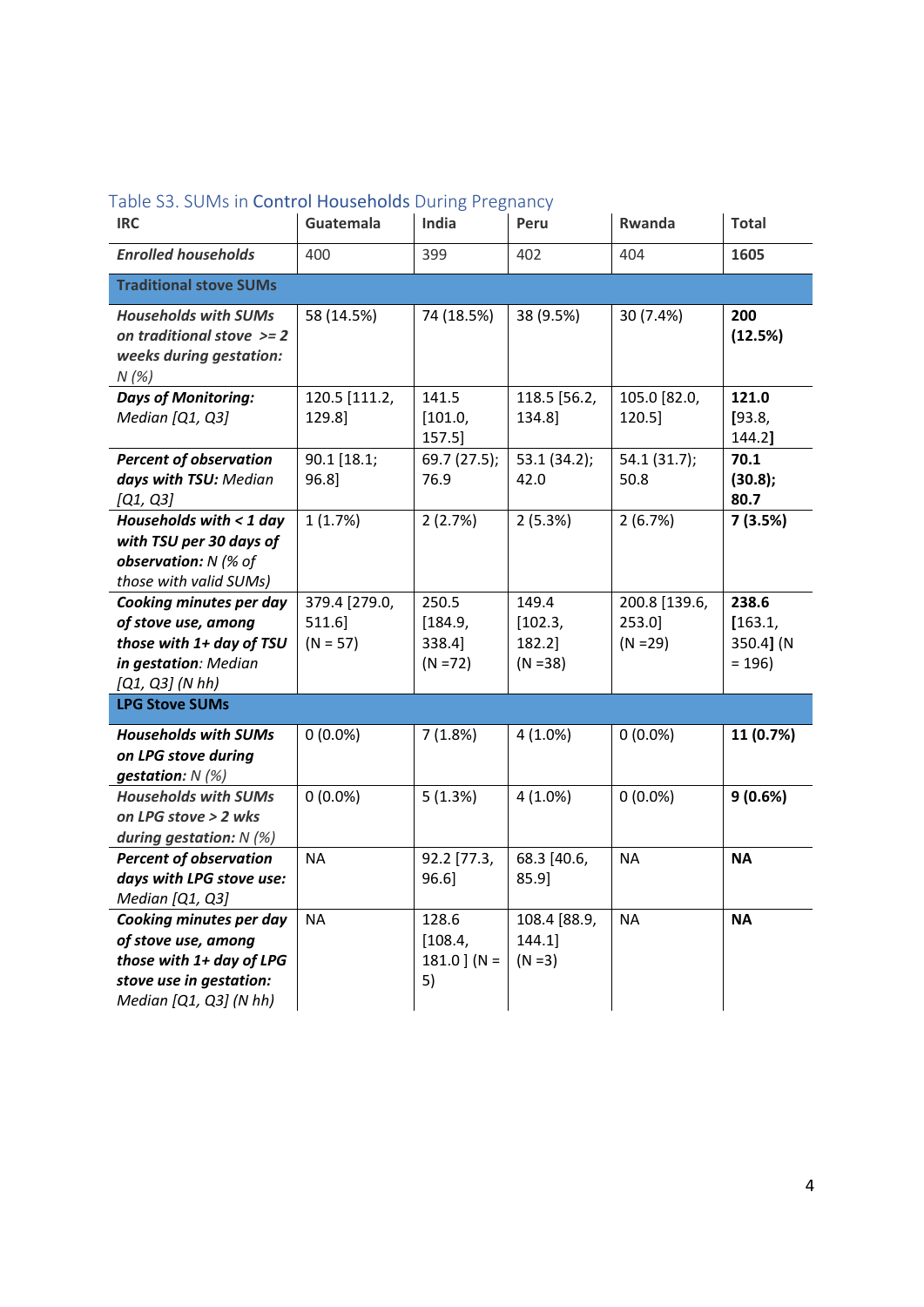### LPG Delivery

Both the amount of LPG in a typical cylinder and the number of cylinder deliveries during the gestational period varied by IRC (Table S4). Households in India requested the fewest LPG deliveries: after the initial delivery of 2 full 14.2kg cylinders, only 350 (87.2%) intervention households in India requested an LPG refill during pregnancy, and among these the median [Q1, Q3] number of LPG cylinder refills provided during pregnancy was 2.0 [2.0, 3.0]. On the other end of the spectrum, all Guatemalan intervention households requested LPG refills during pregnancy and the median [Q1, Q3] number of refills over this period was 11.5 [8.0, 16.0] (cylinders containing 11.3kg LPG). Requested fuel deliveries in households in Peru and Rwanda were between these.

## Table S4. LPG Deliveries during gestation

| <b>IRC</b>                                                                                  | Guatemala          | India              | Peru                | Rwanda                 | Total               |
|---------------------------------------------------------------------------------------------|--------------------|--------------------|---------------------|------------------------|---------------------|
| Amount of LPG in typical full<br>cylinder $(kq)$                                            | 11.3               | 14.2               | 10.0                | 15.0                   | <b>NA</b>           |
| Intervention households with at<br>least one LPG refill in gestation <sup>1</sup> :<br>N(%) | 400<br>(100%)      | 350<br>(87.9%)     | 393<br>(99.2%)      | 390<br>$(99.0\%)$      | 1532<br>(96.4%)     |
| <b>Number of LPG cylinder</b><br>deliveries per household (N):<br>Median [Q1, Q3]           | 11.5 [8.0,<br>16.0 | $2.0$ [2.0,<br>3.0 | $9.0$ [7.0,<br>10.0 | $4.0$ [3.0,<br>$5.0$ ] | $6.0$ [3.0,<br>10.0 |

<sup>1</sup>Households not accounted for here did not request or receive an LPG refill during the gestational period.